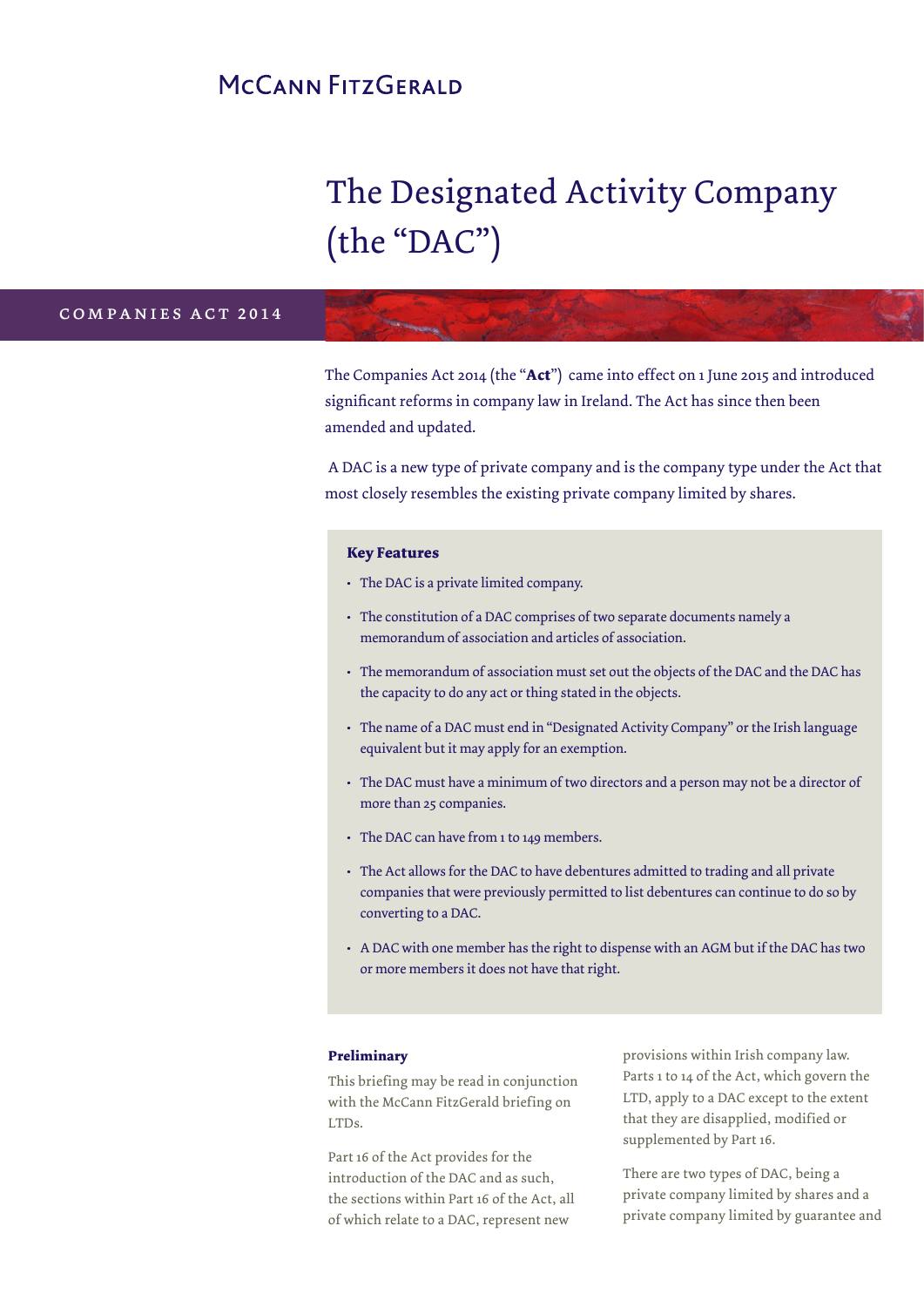### *Companies Act 2014 The Designated Activity Company (the "DAC")*

*(continued)*

having a share capital. There are currently only 50 companies registered with the Companies Registration Office (the "CRO") as a company limited by guarantee with a share capital so it can be expected that the private company limited by shares will be the more popular corporate form for a DAC. This briefing focuses on a DAC limited by shares. Any equivalent provisions specific to the DAC limited by guarantee are referenced in the footnotes.

### **Constitution**

The Act requires the constitution of a DAC to accord with the form set out in the Act and that it comprise of a memorandum of association and articles of association.

### **Memorandum of Association**

The memorandum of association must state whether the DAC is limited by shares<sup>1</sup> and that the liability of the members<sup>2</sup> of the DAC is limited. The memorandum must also set out the objects of the DAC and it is this requirement to include an objects clause that represents the main distinction between the DAC and the LTD.

The objects clause may be amended by special resolution. Holders of not less than 15 per cent of the DAC's issued share capital or debentures entitling holders to object to alterations to the DAC's objects are entitled to bring an application to the court for the alteration to the objects clause to be cancelled.

### **Articles of Association**

The articles of association of a DAC may simply state that the provisions of the Act apply. Alternatively, they may exclude or modify the application of optional provisions contained within Parts 1 to 14 of the Act. In the event that the articles do not contain an express exclusion, the optional provisions contained within Parts 1 to 14 apply to the DAC. Subject to

the requirements of the Act, the DAC can amend its articles of association by special resolution.

### **The DAC's Name**

The name of a DAC must end with the words "designated activity company" or the Irish language equivalent of those terms. Use of "d.a.c." or "dac" is permitted after incorporation. A DAC may acquire an exemption from the requirement to include such a suffix at the end of its name if its objects are promotion of, *inter alia*, religion, education or charity, it is not-for-profit and it completes the necessary application to the CRO. In practice, many companies seeking an exemption from the requirement to include the equivalent "limited" suffix required under the previous Companies Acts also apply for charity status with the Revenue Commissioners. The Revenue requires such applicants to contain certain provisions in their memorandum and articles of association.

### **Capacity**

The Act provides that the validity of an act done by a DAC will not be compromised by virtue of anything contained within its objects. The doctrine of constructive notice has also been removed so that a third party is not bound to enquire as to whether the DAC is acting within its objects. Consequently, persons dealing with a DAC will not be prejudiced in instances where the DAC acts beyond the scope of its objects. A DAC may not be formed unless it carries on an activity in the State that is mentioned in its memorandum.

### **Corporate Governance**

#### **Directors**

A DAC must have at least two directors (all aged at least 18) and a person may not be a director of more than 25 companies (one

 <sup>1</sup> Or by guarantee and shares where it is a DAC limited by guarantee.

 <sup>2</sup> Membership of a DAC limited by guarantee is confined to subscribers to its memorandum or a person who is subsequently allotted a share in it.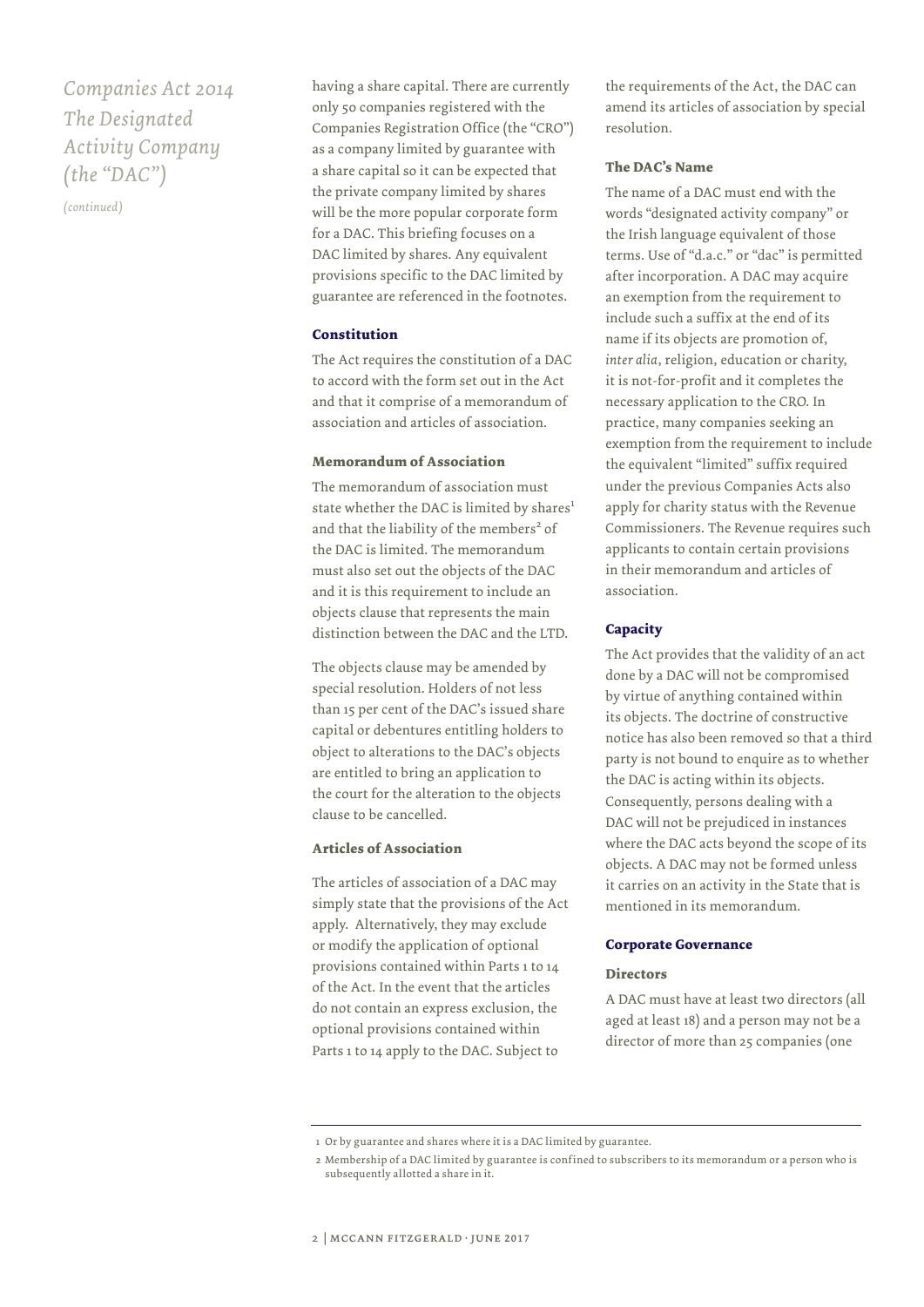### *Companies Act 2014 The Designated Activity Company (the "DAC")*

*(continued)*

or more of which is a DAC). One of these directors is permitted to be the company secretary.

### **Proceedings of Directors**

A director of a DAC may vote in respect of any contract, appointment or arrangement in which he or she is interested and will be counted in the quorum, unless the company's constitution provides otherwise. A DAC director may hold any such position (other than that of the statutory auditor of the company) in conjunction with his or her office of director for such time and on such terms as the company's directors may determine, unless the company's constitution provides otherwise.

### **Members**

Unless its constitution provides otherwise, a DAC can avail of powers in the Act to pass unanimous and majority resolutions of members instead of holding physical meetings.

### **Auditing, Financial Statements and Accountability**

### **Audit Exemption**

A DAC may avail of the audit exemption where at least two of the prescribed conditions in respect of the particular year are satisfied (ie (a) the balance sheet total of the company does not exceed  $\epsilon$ 6m, (b) the amount of the turnover does not exceed  $\epsilon$ 12m; and (c) the average number of persons employed by the company does not exceed 50.

### **Accountability**

The Act provides that directors of a DAC, the balance sheet of which exceeds €12.5m and the turnover of which exceeds €25m, must prepare a compliance policy statement. The requirement for a corporate governance statement under the Act also applies to a DAC that has debentures admitted to trading.

### **Disclosure Obligations**

The provisions of the Act, which deal with financial statements, annual return and audit, do not apply to a DAC which is a credit institution or insurance undertaking that is subject to alternative requirements.

A DAC is not required to file financial statements with its annual return if it has been formed for charitable purposes and it stands exempted from this requirement by an order of the Commissioner of Charitable Donations and Bequests for Ireland prior to the establishment, on 16 October 2014, and thereafter of the Charities Regulatory Authority.

### **Winding up**

Upon the winding up of a DAC, the liability of members is limited to the amount unpaid on shares.<sup>3</sup> In limited circumstances past members will be liable upon the winding up of the DAC.

### **Private company limited by shares**

As mentioned, a DAC limited by shares is the closest corporate form under the Act to the existing private company limited by shares, primarily because of the continued existence of an objects clause in the DAC's memorandum. Banks, insurers and semistate companies that have debentures listed on an exchange cannot become an LTD so many need to become DACs. Joint venture companies also favour a DAC to LTD structure.

The articles of a DAC may take the form of substantive regulations or a statement confirming that the provisions of the Companies Act 2014 are adopted. If adopting the former approach, it would not be advisable for a DAC to incorporate its existing articles into its constitution verbatim as provisions of existing articles may conflict with mandatory provisions in the Act.

3 In the case of the DAC limited by guarantee this will be the amount of the guarantee and the amount unpaid on the member's shares.